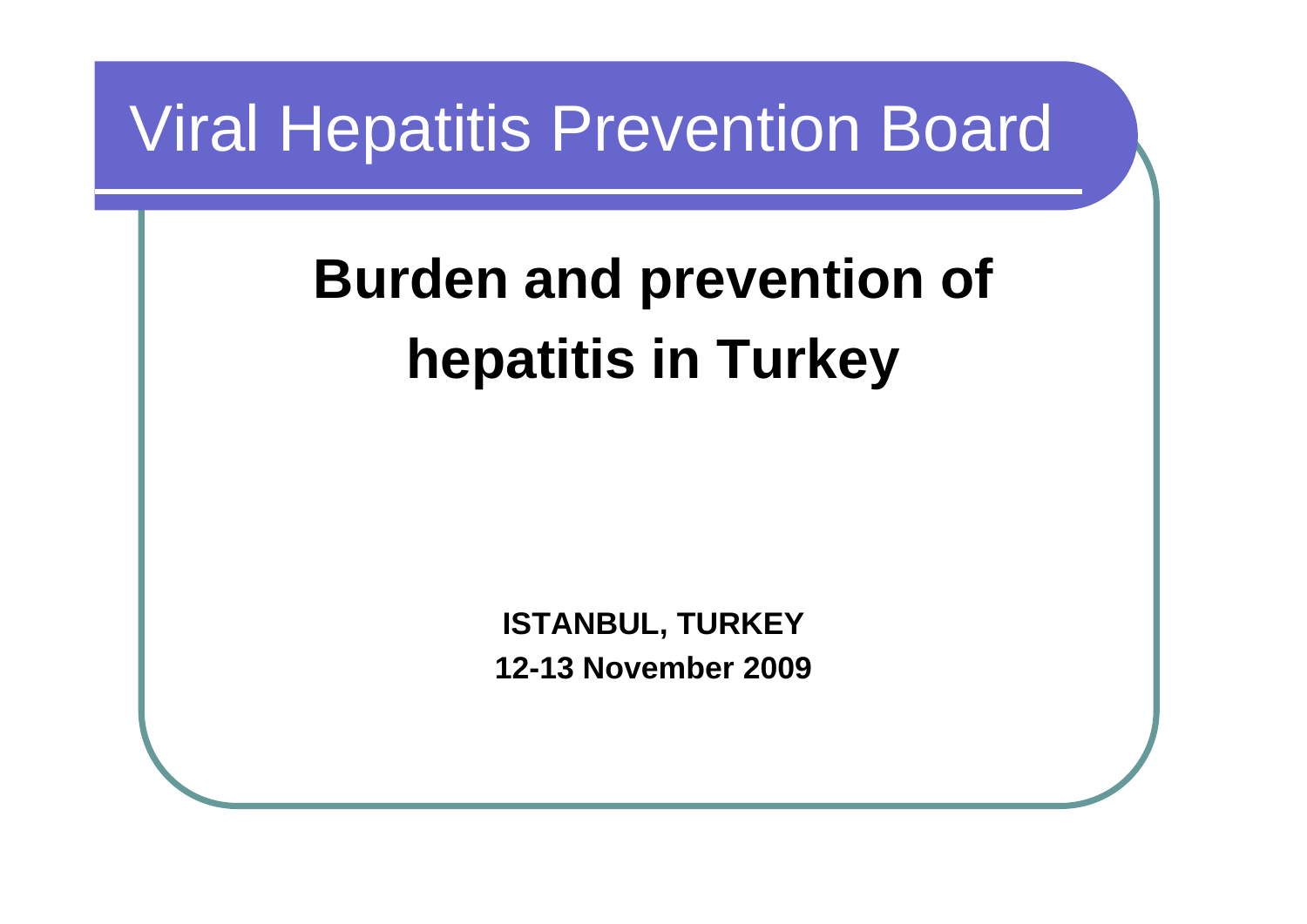## **Objectives**

- Provide an overview of surveillance systems for infectious diseases
- Review the epidemiology of viral hepatitis in **Turkey**
- Give an overview of current measures to prevent and control viral hepatitis
- Discuss progress in prevention 10 years after the introduction of universal hepatitis B vaccination
- Review implementation of new prevention strategies, control measures and monitoring systems
- $\bullet$  Discuss the way forward – lessons from success and possible obstacles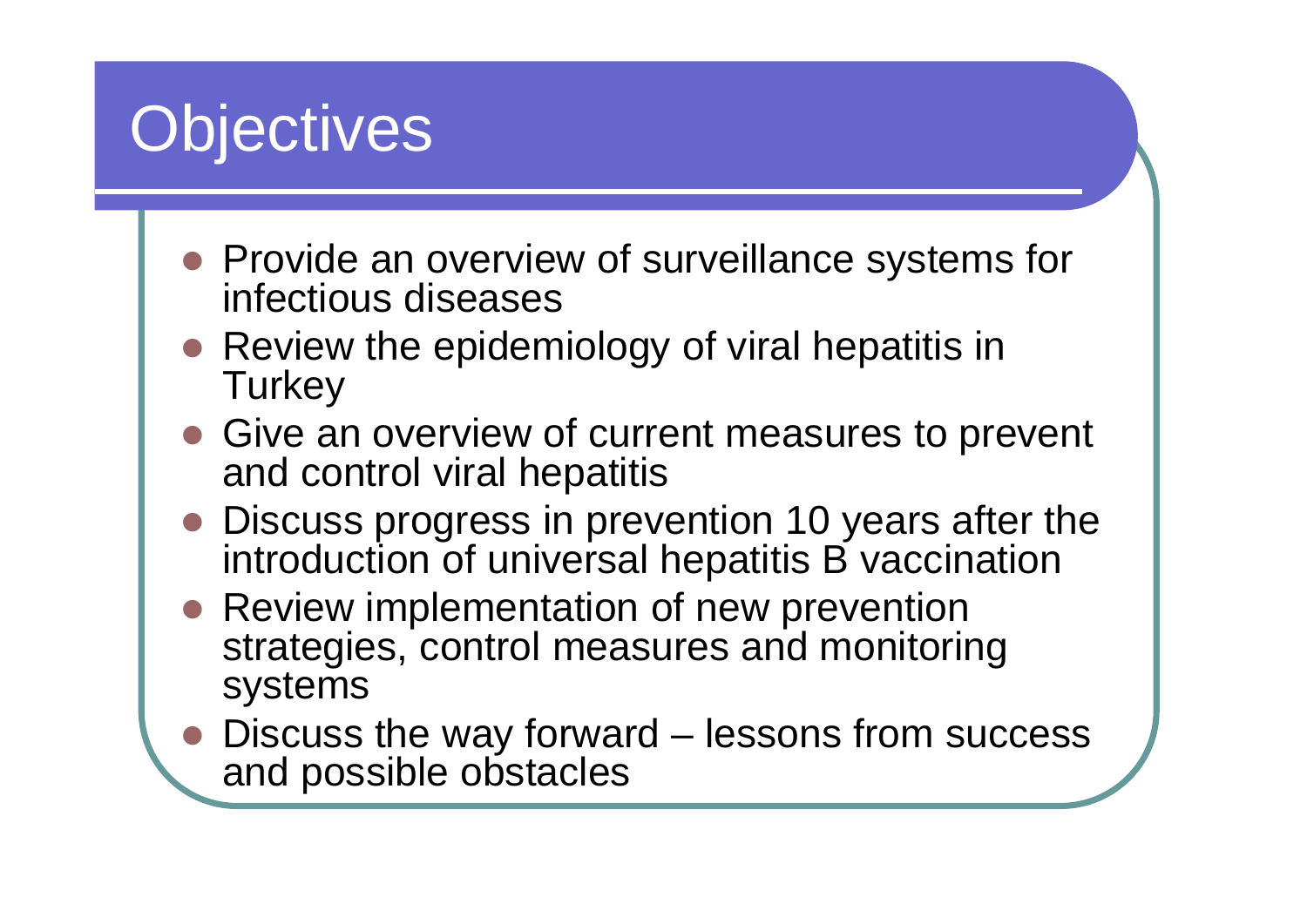#### General observations

Country specificities:

- O HBV vaccination introduced in 1998
- $\bullet$  epidemiologically, geographically and culturally heterogeneous
- zlarge, young population
- $\bullet$  compulsory military service provides unique access to epidemiological data
- z Screening tests for HIV and viral hepatitis for couples before marriage
- $\bullet$ Blood banking system in midst of major reorganization
- zRoute for trafficking and drug transit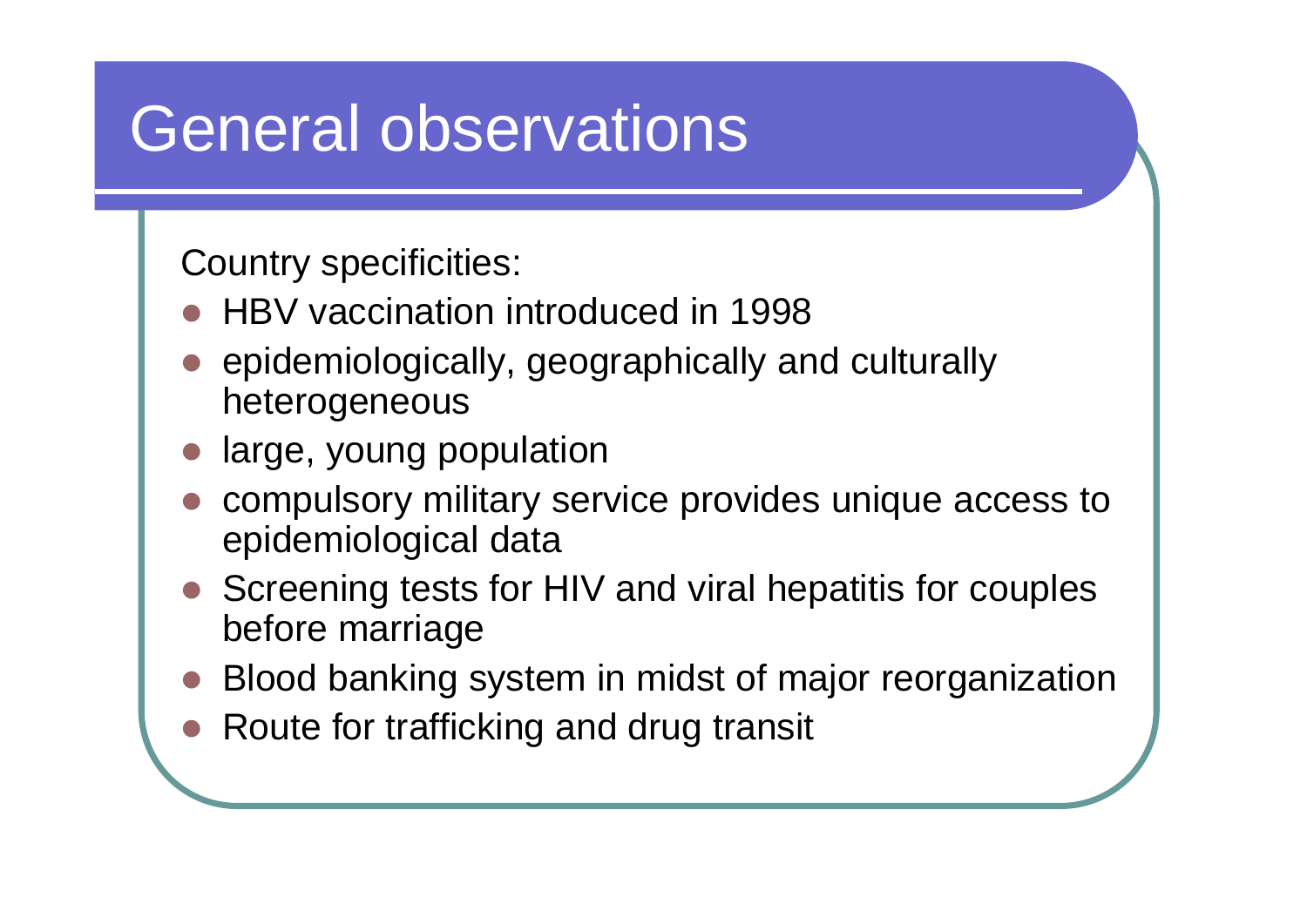#### General observations

- Excellent progress being made in prevention and control of viral hepatitis
- z Great interest in area, high-quality and considerable body of literature
- z Good data, e.g. molecular epidemiology, but:
	- $\bullet$ results are at an early stage for application in public health
	- $\bullet$ lack of population-based data (first major study ongoing)
- z Expertise, tools and networks available in islands of excellence
- z Welcome participation of major parties: MoH, academe, hospital-based researchers, NGOs, but possibly not fully representative
- O Mixed public-private health sector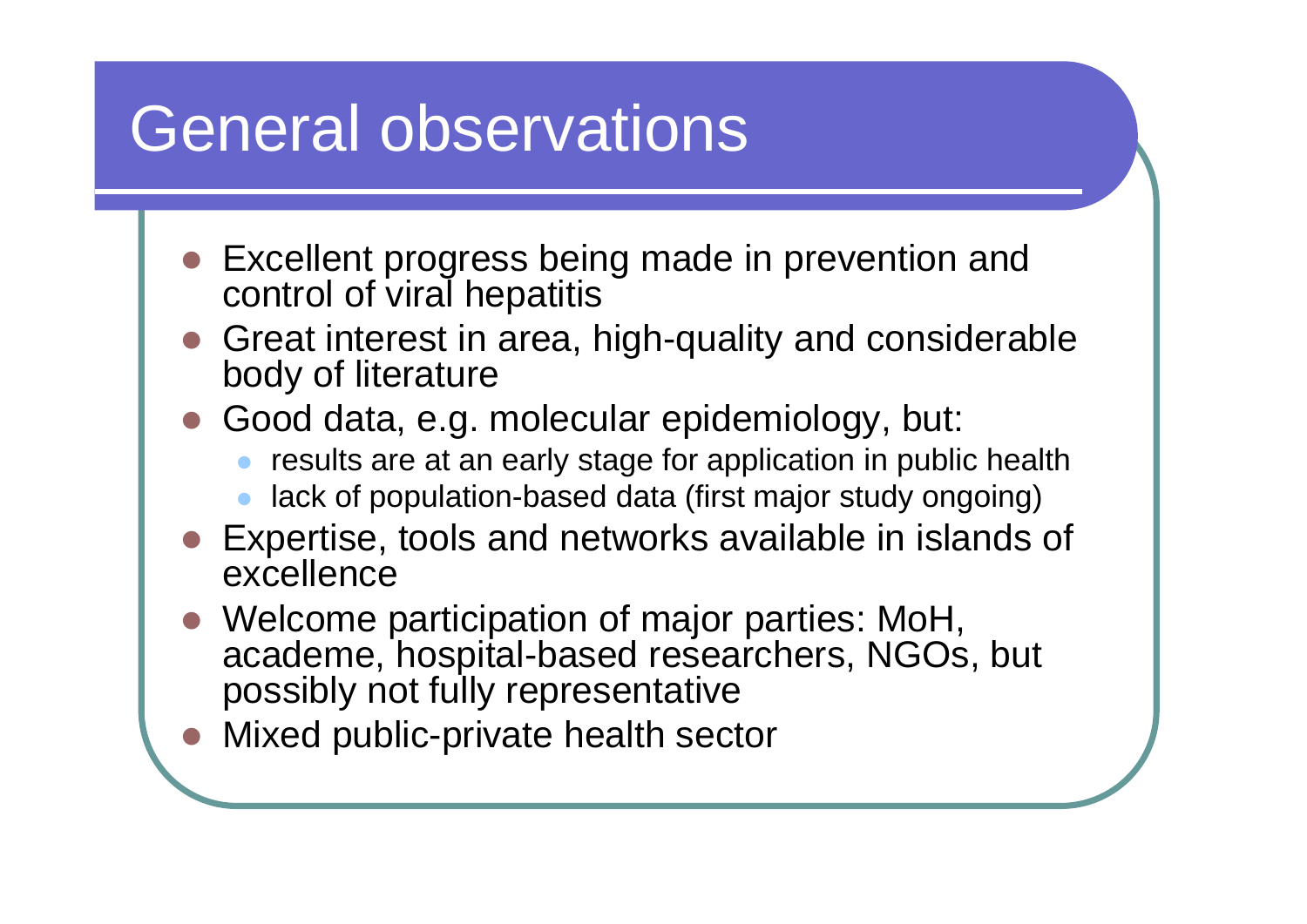## **Surveillance**

New system introduced in 2005 (a "revolution")

- O Builds on and improves previous electronic system
- $\bullet$  Now covers 51 communicable diseases, including acute viral hepatitis
- O Standardized case definitions and laboratory confirmation
- $\bullet$ Sentinel surveillance for selected diseases introduced
- z Guidance issued (including rationale for and types of surveillance)
- $\bullet$  Dissemination of findings limited and delayed; annual publication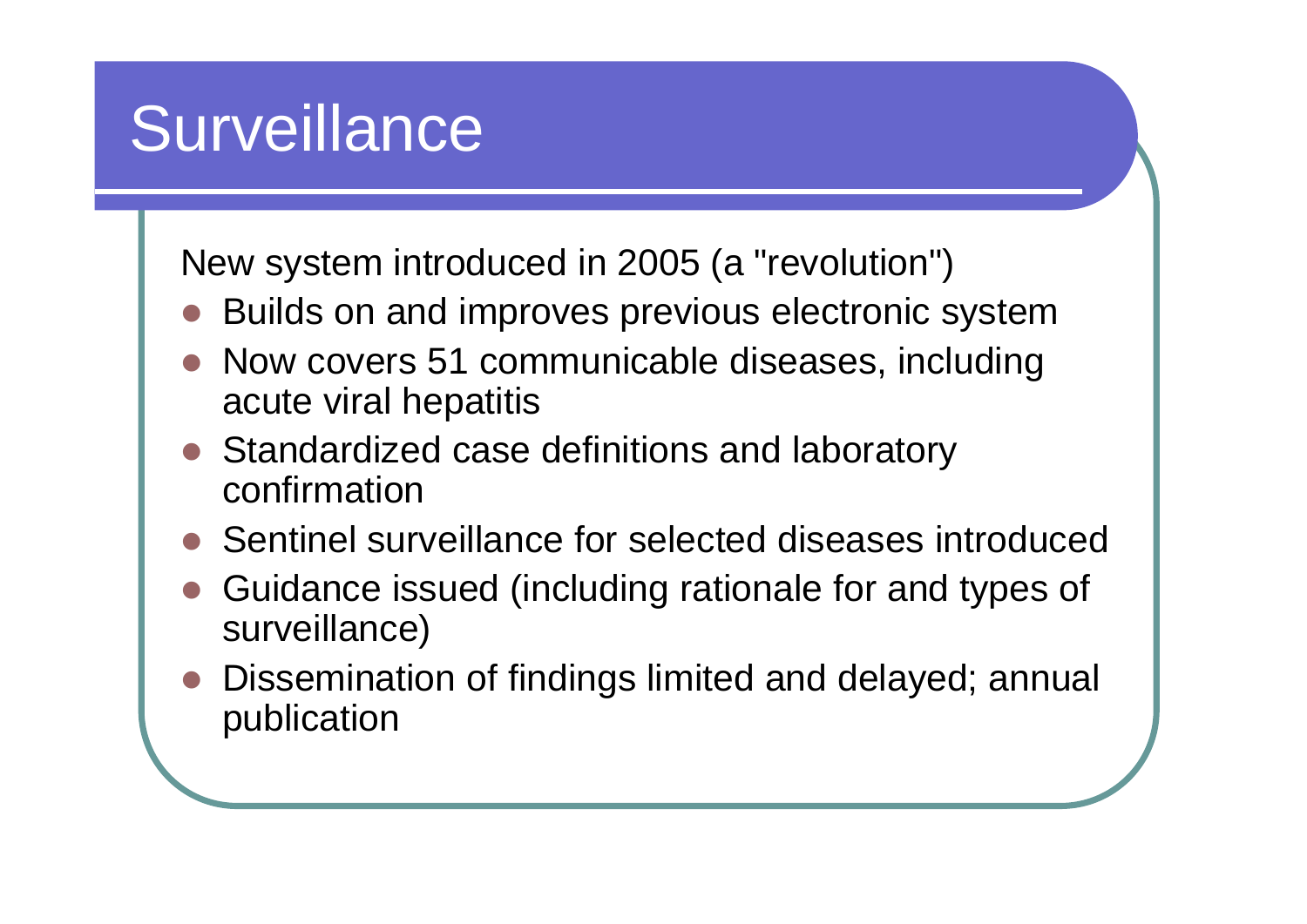#### Hepatitis A

- Most common acute viral hepatitis in children
- O Intermediate endemicity at national level, but west/east gradient, highly endemic among young children in east/south-east
- All viruses genotype 1 (mostly 1B)
- $\bullet$  Changing epidemiological pattern (including eating habits), with increasing numbers of susceptible people; poor sanitation remains an issue
- $\bullet$ Migration and movement of people – important factors
- O No immediate plans for universal vaccination, but vaccination of selected risk group and on basis of geographical distribution being considered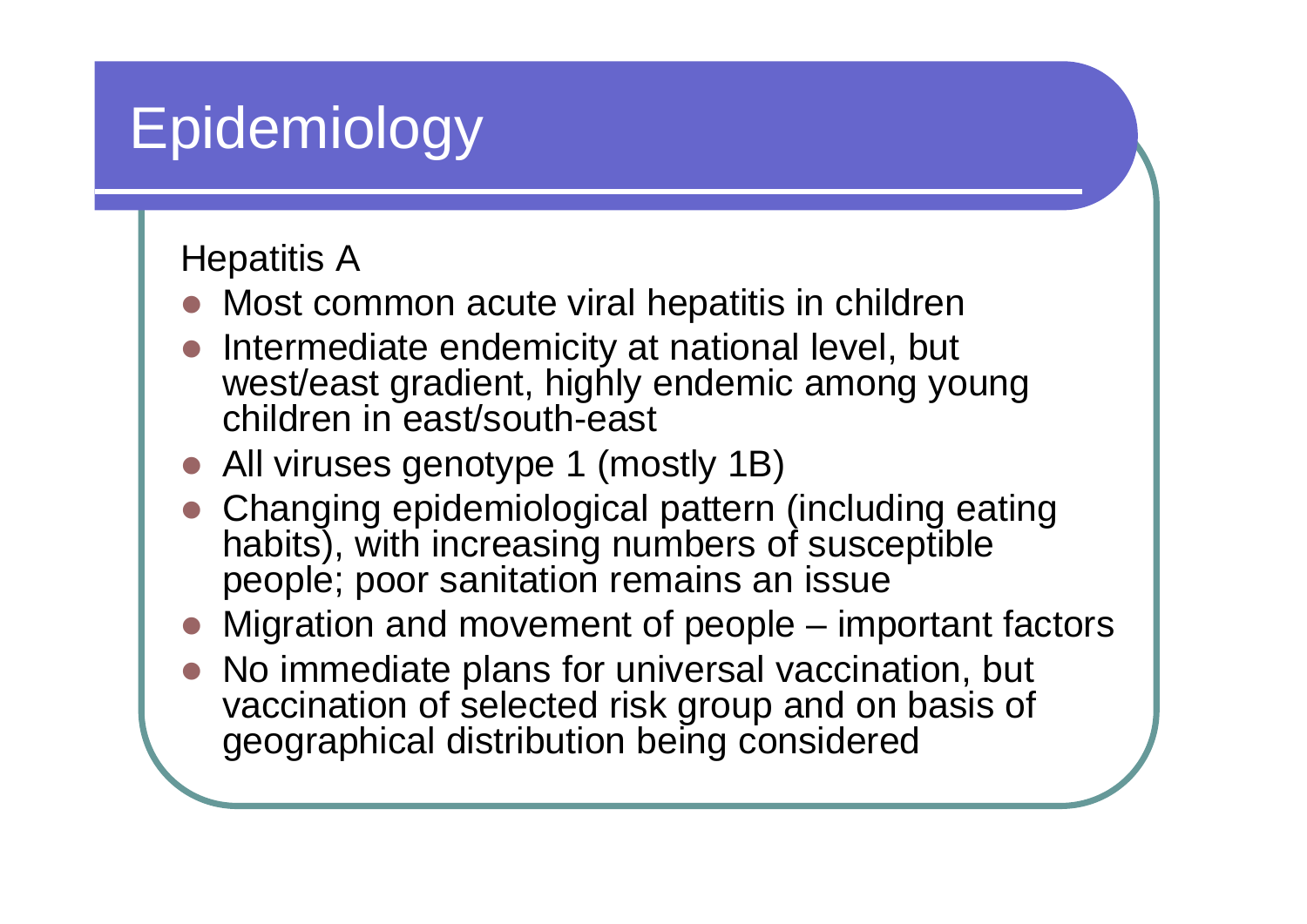#### Hepatitis B and D

- Leading cause of chronic hepatitis and hepatocellular carcinoma; main reason for liver transplants
- Most virus isolates genotypes D1 but genotype A1 and B reported
- Steady decline in prevalence but country remains with intermediate endemicity, and regional differences (west/east and south-east gradient)
- Decreases in HBsAg positivity in children, blood donors and health-care workers
- One estimate indicates 3 million people HBsAg positive and 300,000 with active hepatitis but only 30,000 under therapy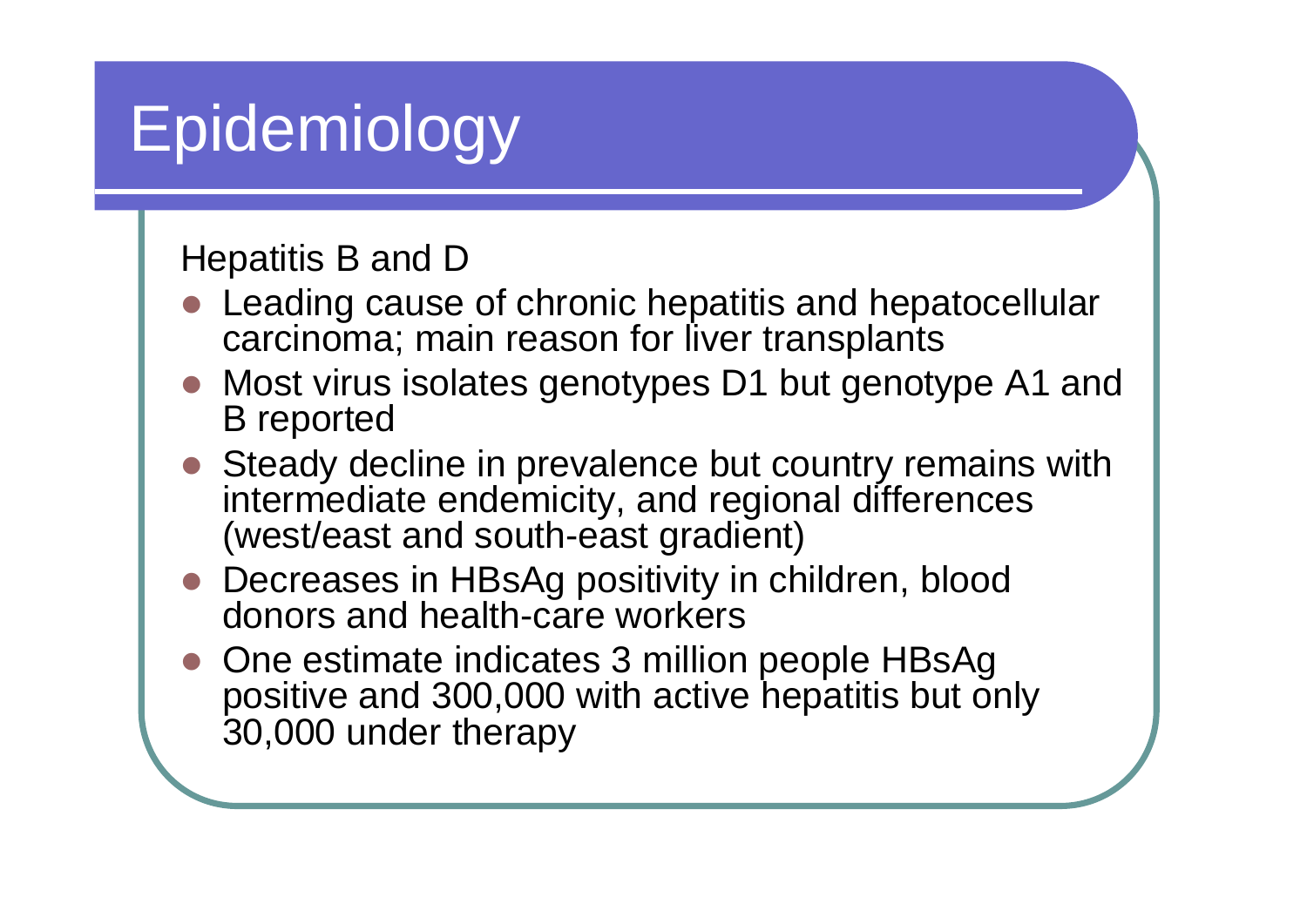- Hepatitis D still important although decreasing in prevalence
- Only genotype 1 detected so far
- Divergence in strains isolated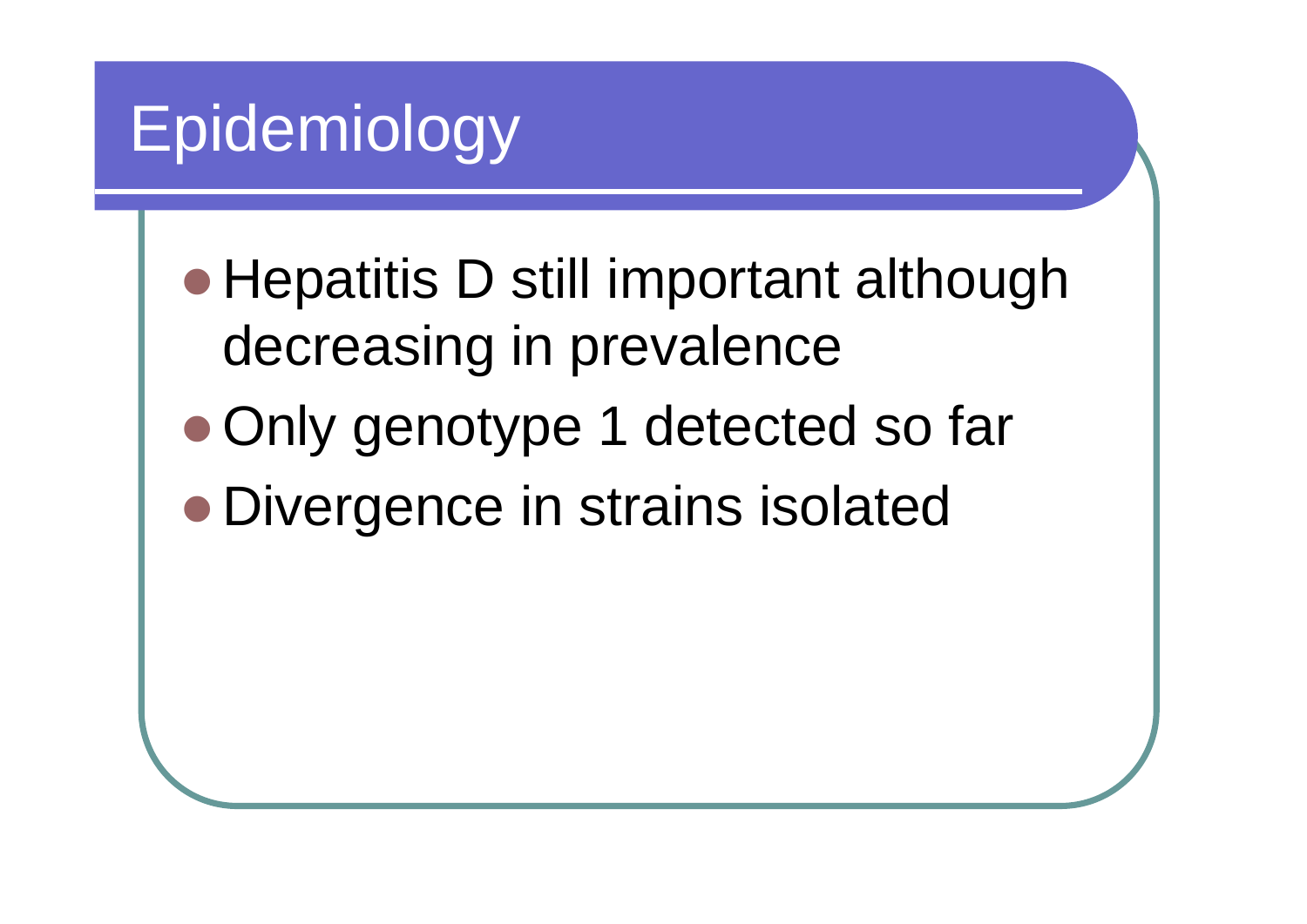#### Hepatitis C

- $\bullet$ Most studies done on blood donors
- O Gradual slow decrease in recent years (to 0.2-1.1%)
- z West/east gradient seen in general population (0.17- 2.8%) but not in blood donors; prevalence increases with age
- Significant decrease in haemodialysis patients
- $\bullet$  Genotype 1 predominant, but type 2, 3 and 4 viruses detected; genotype distribution unchanged over years
- O Main risk factors are low socioeconomic status, history of multiple blood transfusions, hospitalization and surgery; data on IDU lacking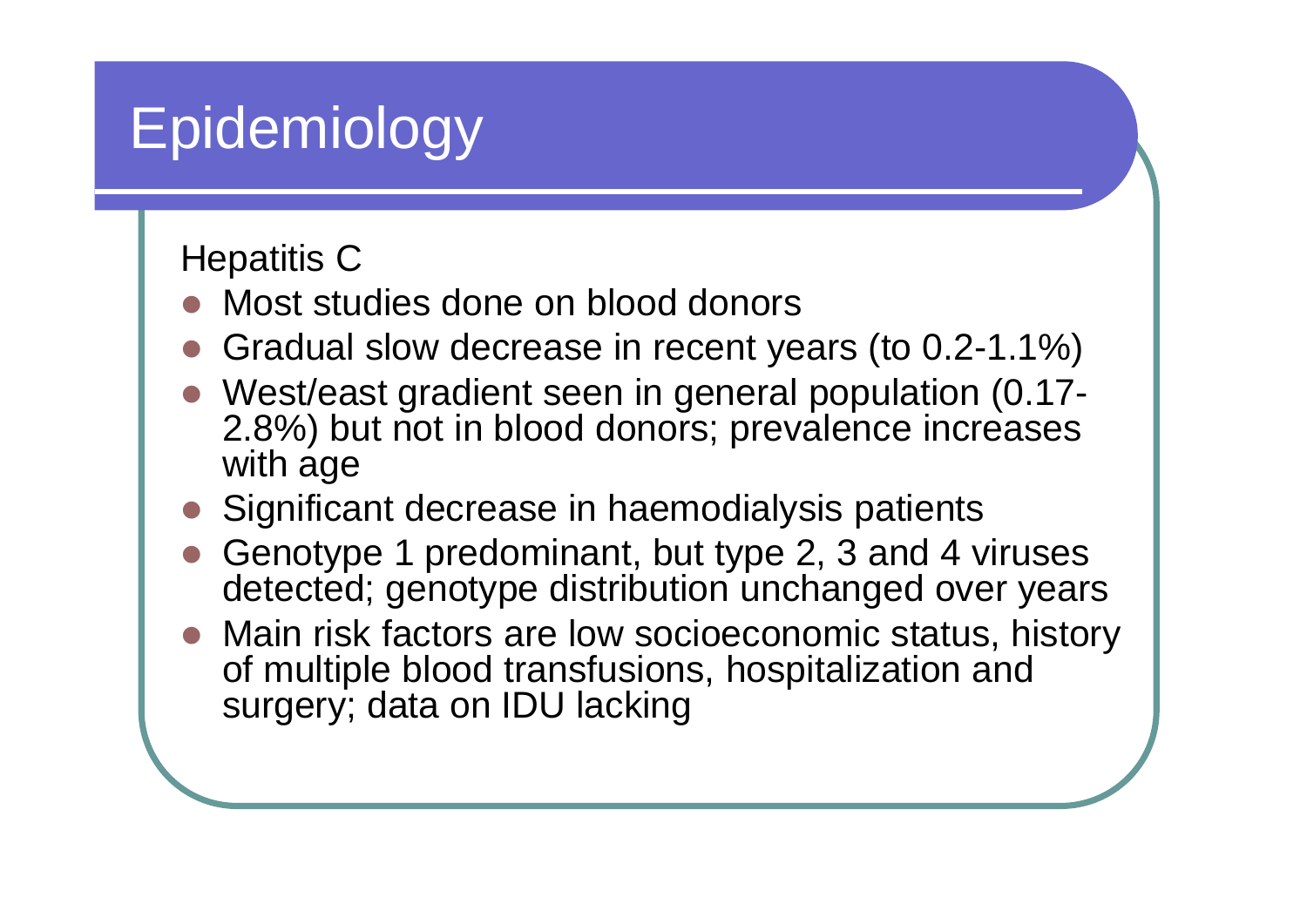## Vaccination policies

zHepatitis  $A - no$  policy

- z Consideration of decision to vaccinate against hepatitis A in relation to the assumption that infants in eastern Turkey are all infected in first year of life: This assumption should be verified as most children in these areas are protected during the first year of life through maternal anti-HAV antibodies (placental transfer)
- $\bullet$ Draw on other countries' experience
- zVaccination may be justified - cost-effectiveness studies needed
- z Hepatitis B – vaccine introduced in 1998 and policy revised in 2000:
	- zNewborns and infants 0-11 months
	- zRisk groups
	- $\bullet$  Catch up for adolescents; all children up to age of 16 years have been targeted by the programme
	- $\bullet$ Free for infants and risk groups
	- $\bullet$ Birth dose introduced into immunization calendar; coverage data needed
	- $\bullet$ Good infant coverage (>90%)
	- $\bullet$ Data need for vaccination coverage of adolescents and adults at risk
	- z Good prices negotiated with manufacturers and considerably expanded MoH budget for vaccination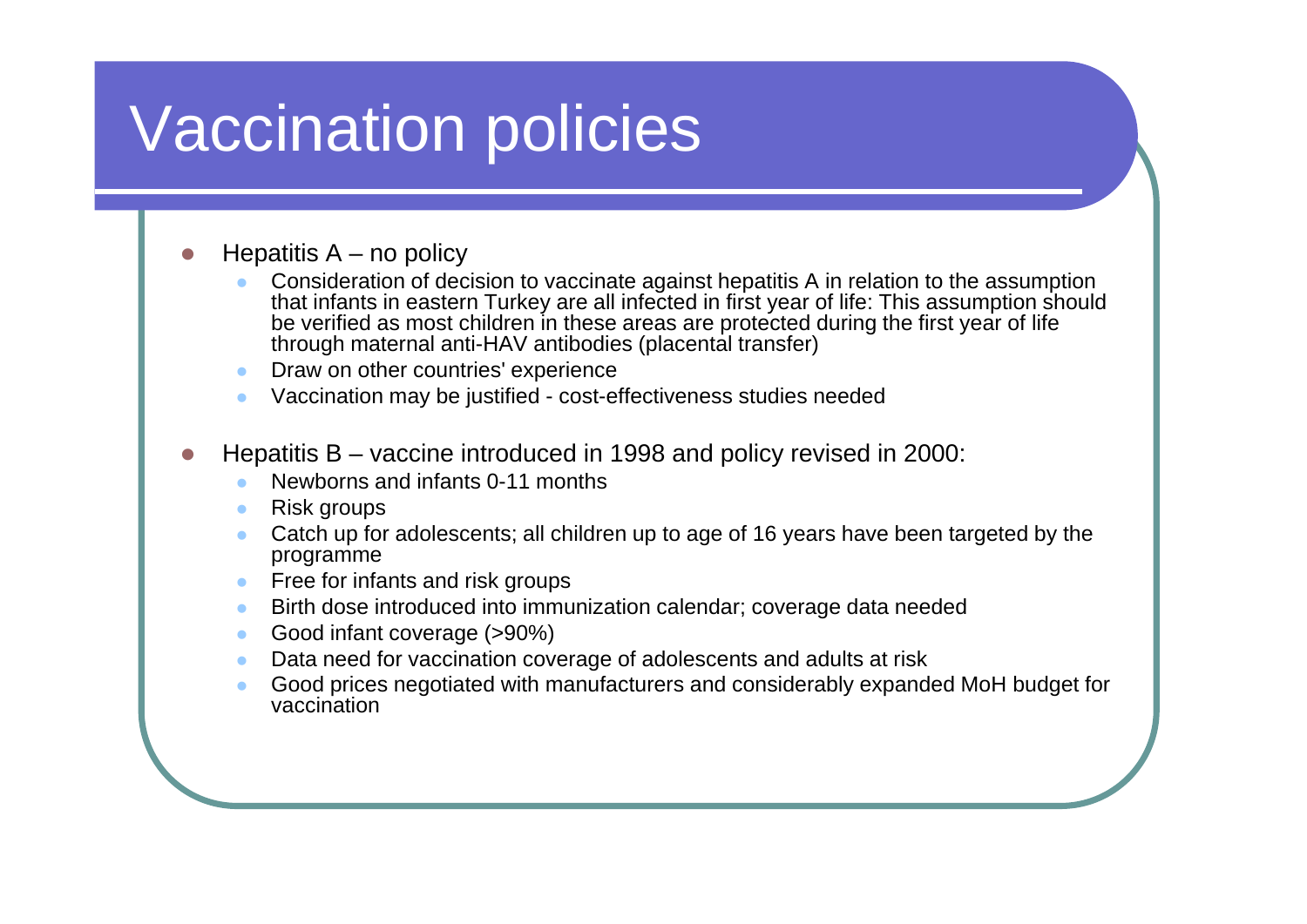## Blood screening

- $\bullet$  New law 2007 – transformation of organization to create regional blood banks, transfusion centres in hospitals and blood collection centres; improved screening tests (e.g. NAT) being considered
- zNo paid donation, all voluntary (family recruitment)
- O Standardized donor assessment
- zMajority of donors first time donors
- Decreasing rates of HBsAg (possibly due to better education, raised awareness and donor assessment) but steady rates of anti-HCV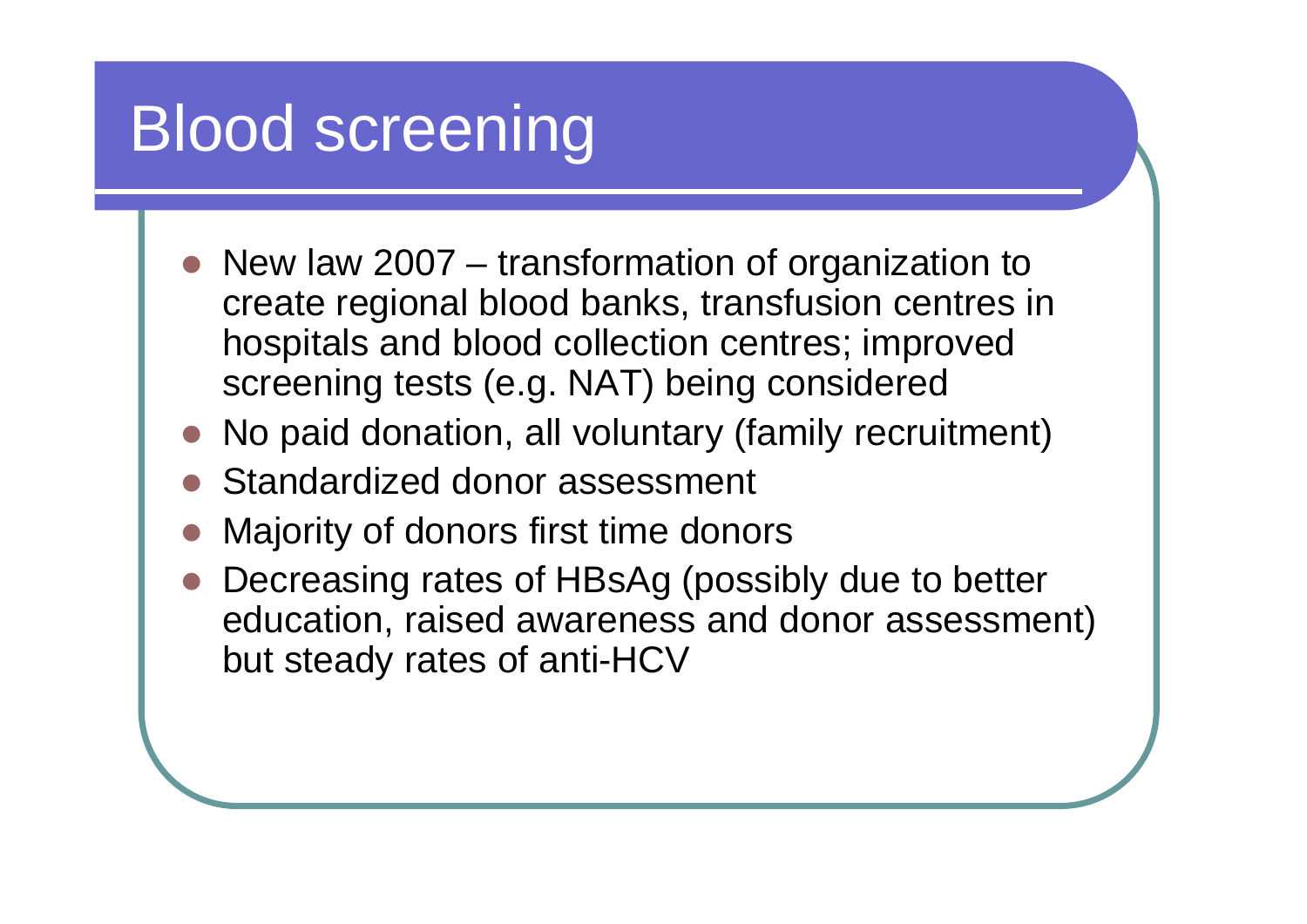## **Transplantation**

- Some 400-500 liver transplants a year; data presented from one major centre only
- HBV and HDV main reason (two thirds) for liver transplants
- Post-transplant survival greatly improved for hepatitis B with HBIG and lamivudine prophylaxis; no consensus of dose or duration of treatment
- No major improvement in post-transplant survival of HCV-infected patients
- Advances in treatment (e.g. lamivudine + adefovir for HBV, and IFN/ribavirin for HCV)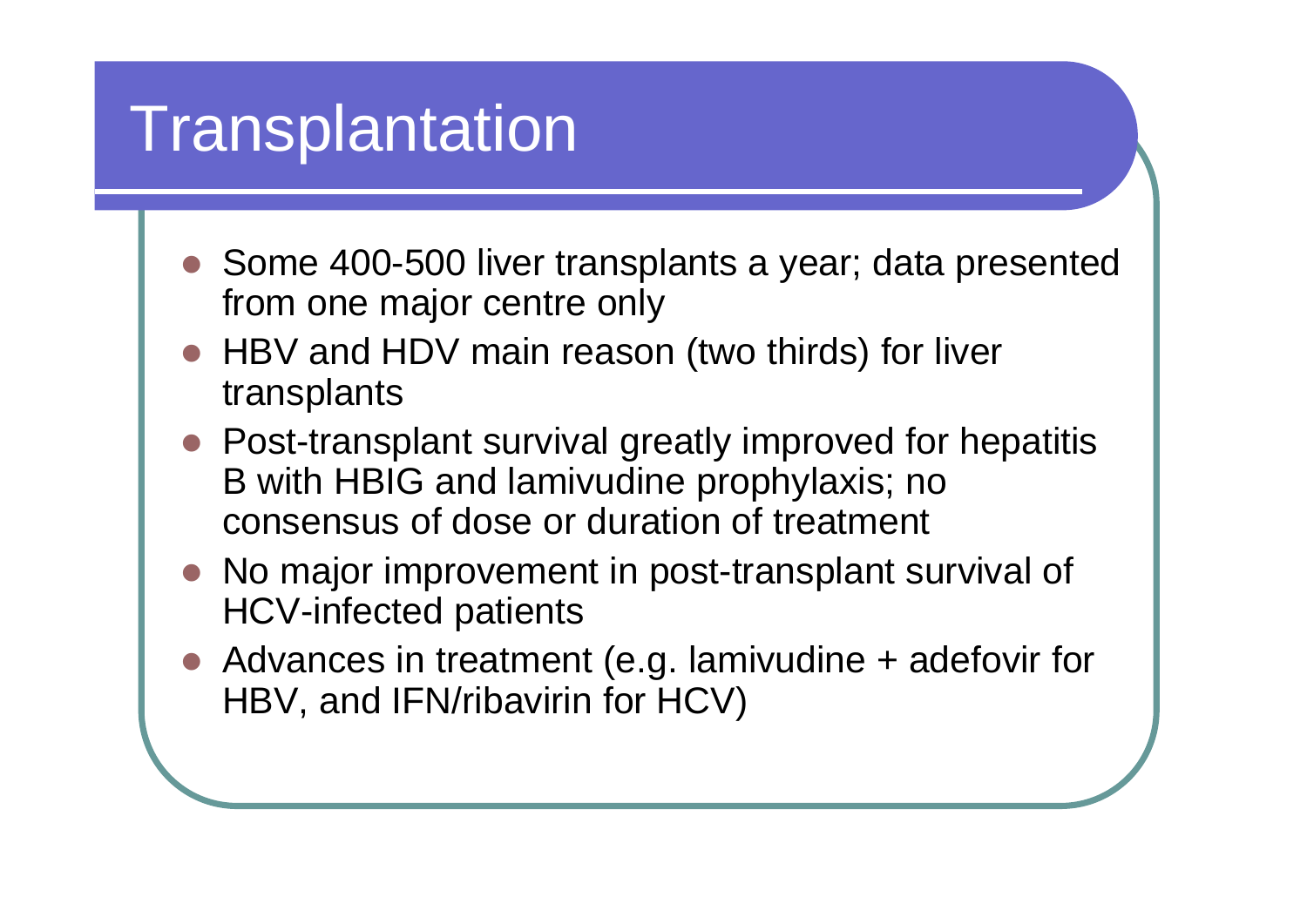## Health-care workers

- High exposure rates, risks with surgery and for nurses
- $\bullet$  Seroprevalence rates comparable to those in general healthy population and decreasing; increasing rate of vaccination
- Need for education, training in universal precautions, and vaccination
- $\bullet$  No overall responsibility for occupational health, despite laws and international guidelines
- Need for decision-making process at ministry level
- $\bullet$  Consideration should be given to screening and vaccination of all HCWs, starting with students
- O Need resources to apply safe injection practices (WHO Safe Injection Global Network)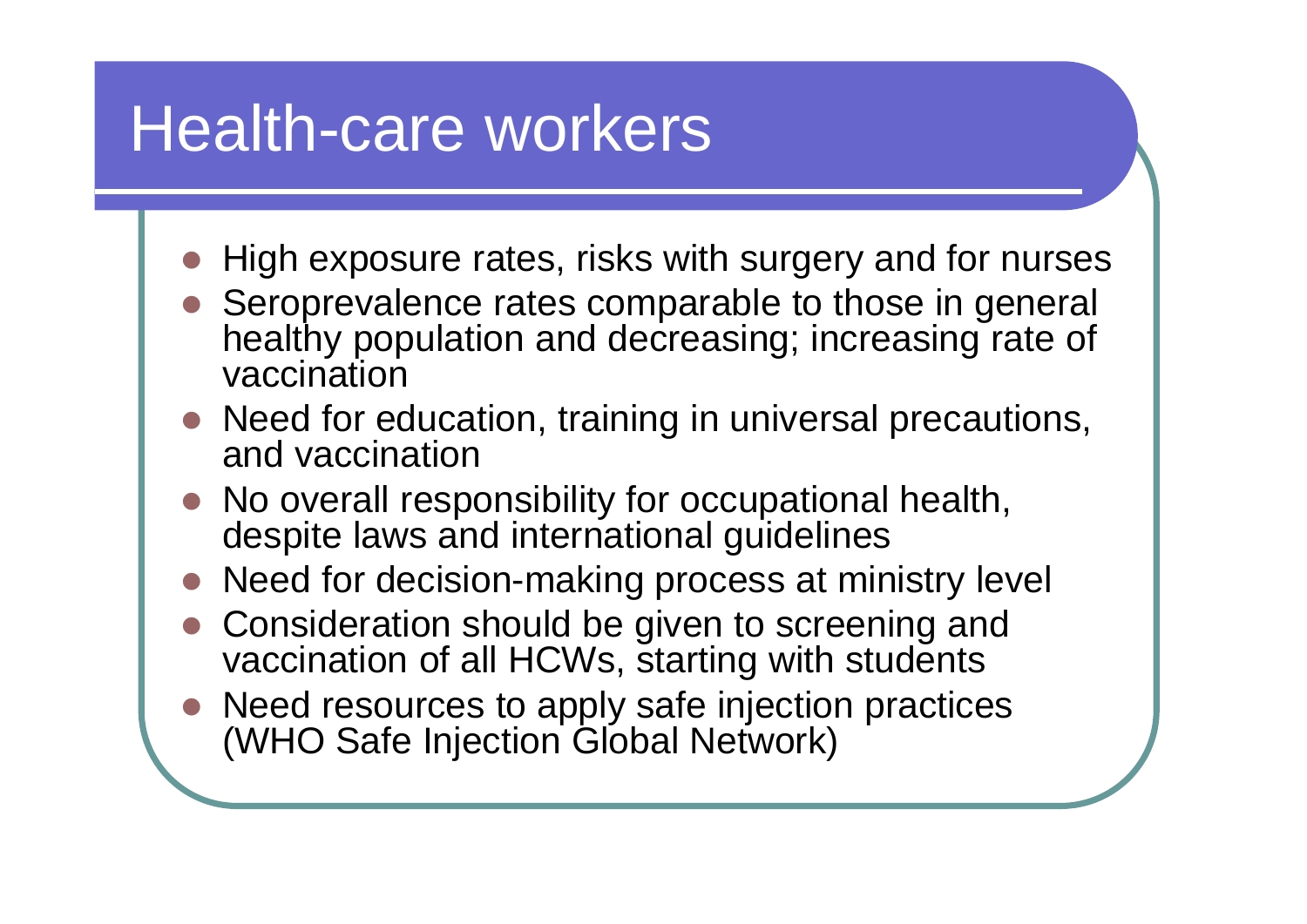#### Lessons learnt and considerations

- $\bullet$ Hepatitis A generally perceived as not serious
- O Modest vaccination coverage can result in large decreases in incidence
- **z**  Hepatitis B: no evidence to change view that vaccine-escape mutants are a public health problem
- O Hepatitis D: epidemiology follows that in other countries where D was a problem, declining as prevalence of B does (although reason not known); treatment difficult
- O Epidemiological studies and standardized surveillance data are needed
- **z**  A large proportion (maybe as high as 90%) of patients with active chronic hepatitis are not being treated and many people probably do not know that they have a disease
- $\bullet$ Health care available for chronic hepatitis
- O Substantial knowledge base about viral mutants in chronic hepatitis patients and more information needed about implications for treatment
- **z** Role of NGOs and patients' organizations
- O Published literature on incidence or prevalence not representative at the national level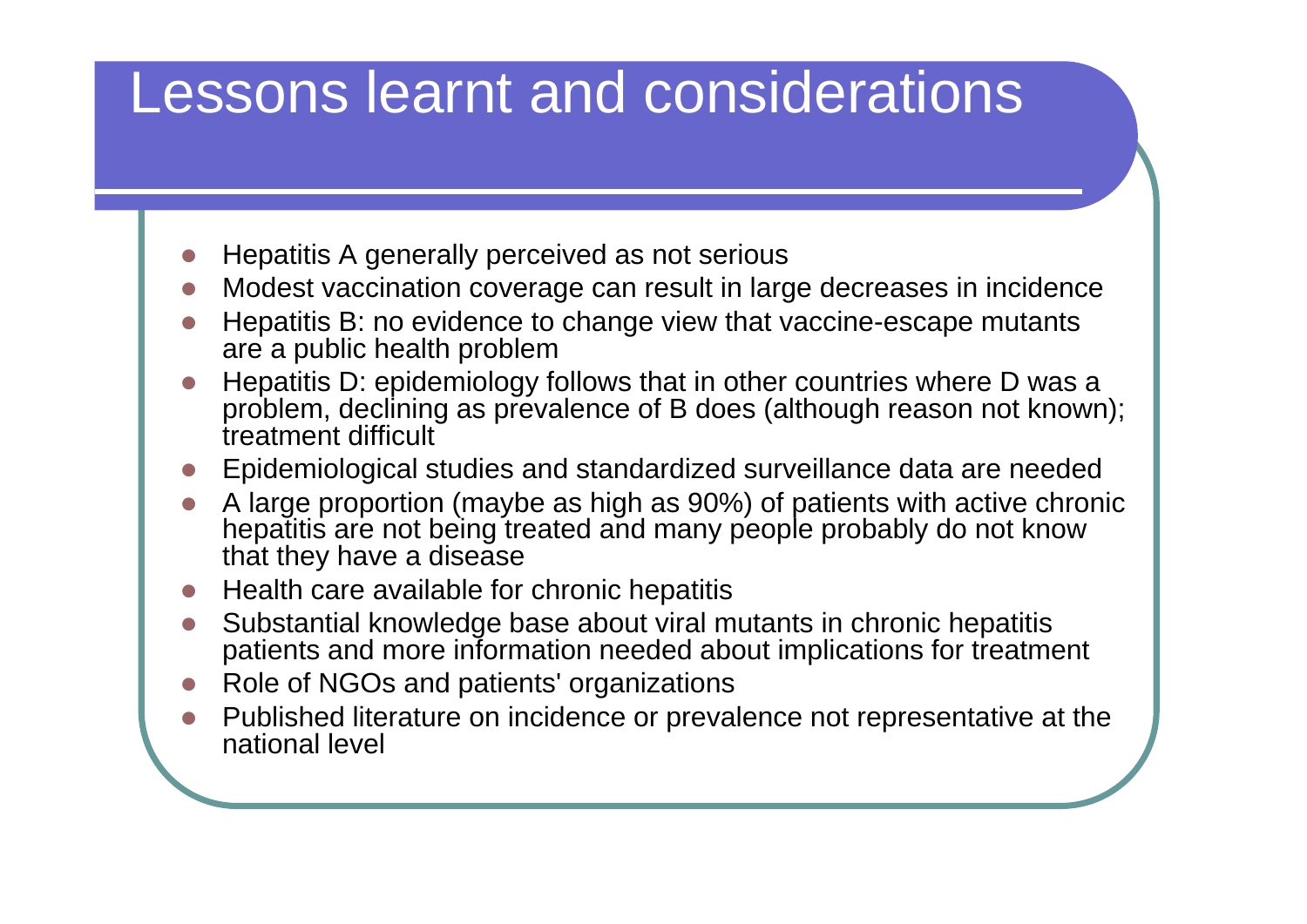#### Lessons learnt and considerations

#### Hepatitis A

- O overcoming social (including educational levels) obstacles and misconceptions
- **z** Need for data on incidence and outcome of fulminant hepatitis A
- O need for continuing improvements in sanitation
- O competing priorities (other vaccine-preventable diseases, pandemic influenza etc)
- Hepatitis B
- O Continued evolution of guidelines for treatment of chronic hepatitis B
- O Continuing need to reach health-care workers and other risk groups with vaccine
- $\bullet$  Controversy about first-line treatment with lamivudine and whether to progress to more powerful drug; issues of resistance and cost Hepatitis C
- O Resolve issue about whether decision to treat depends on degree of fibrosis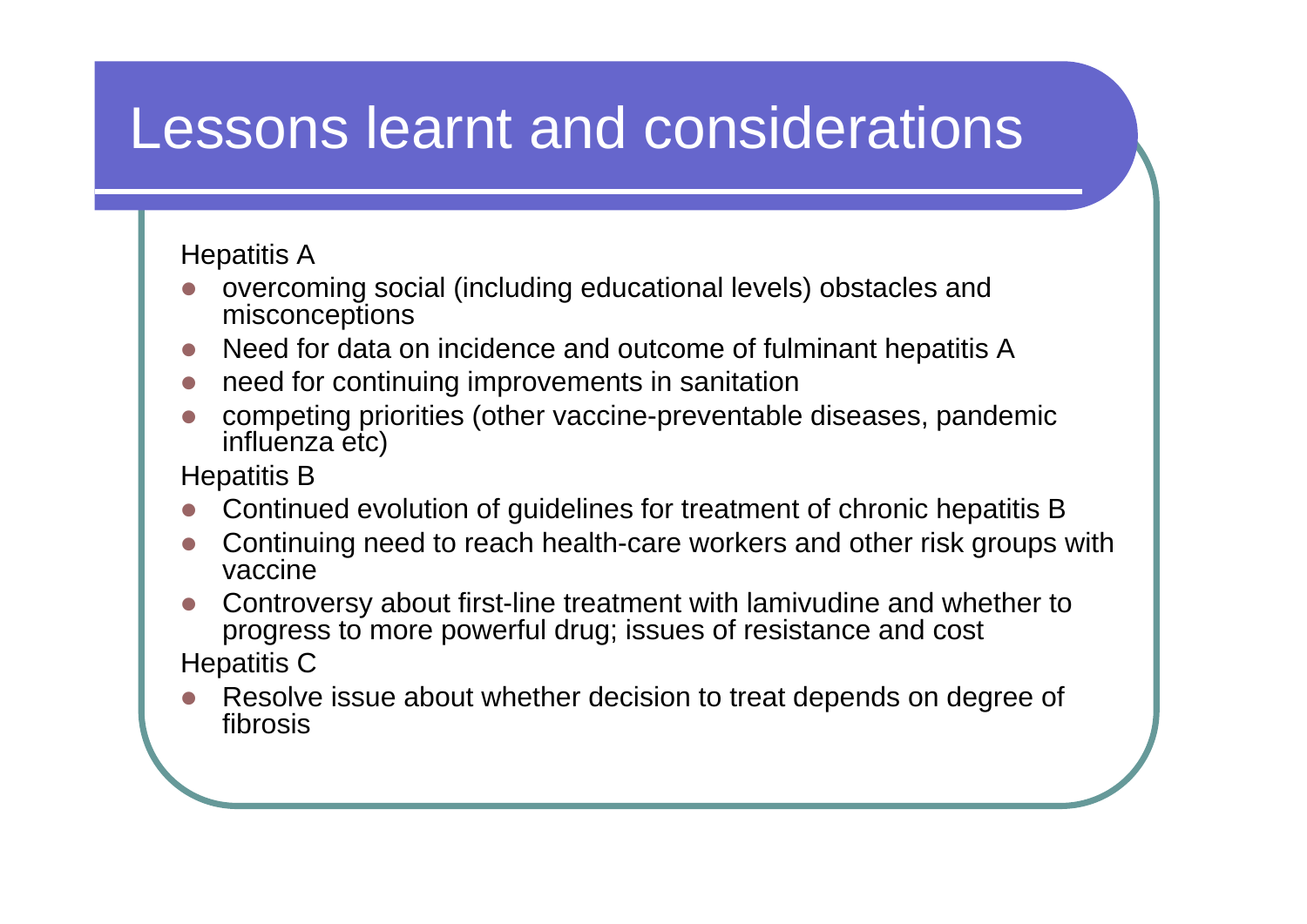#### Lessons learnt and considerations

- Quest for data generation seems to come from academics
- Molecular epidemiological data limited
- Donor screening stated to be effective
- Lack of W/E gradient in HCV prevalence in blood donors indicates that screening procedures are effective
- Markov modelling valid and useful provided that input data are of assured quality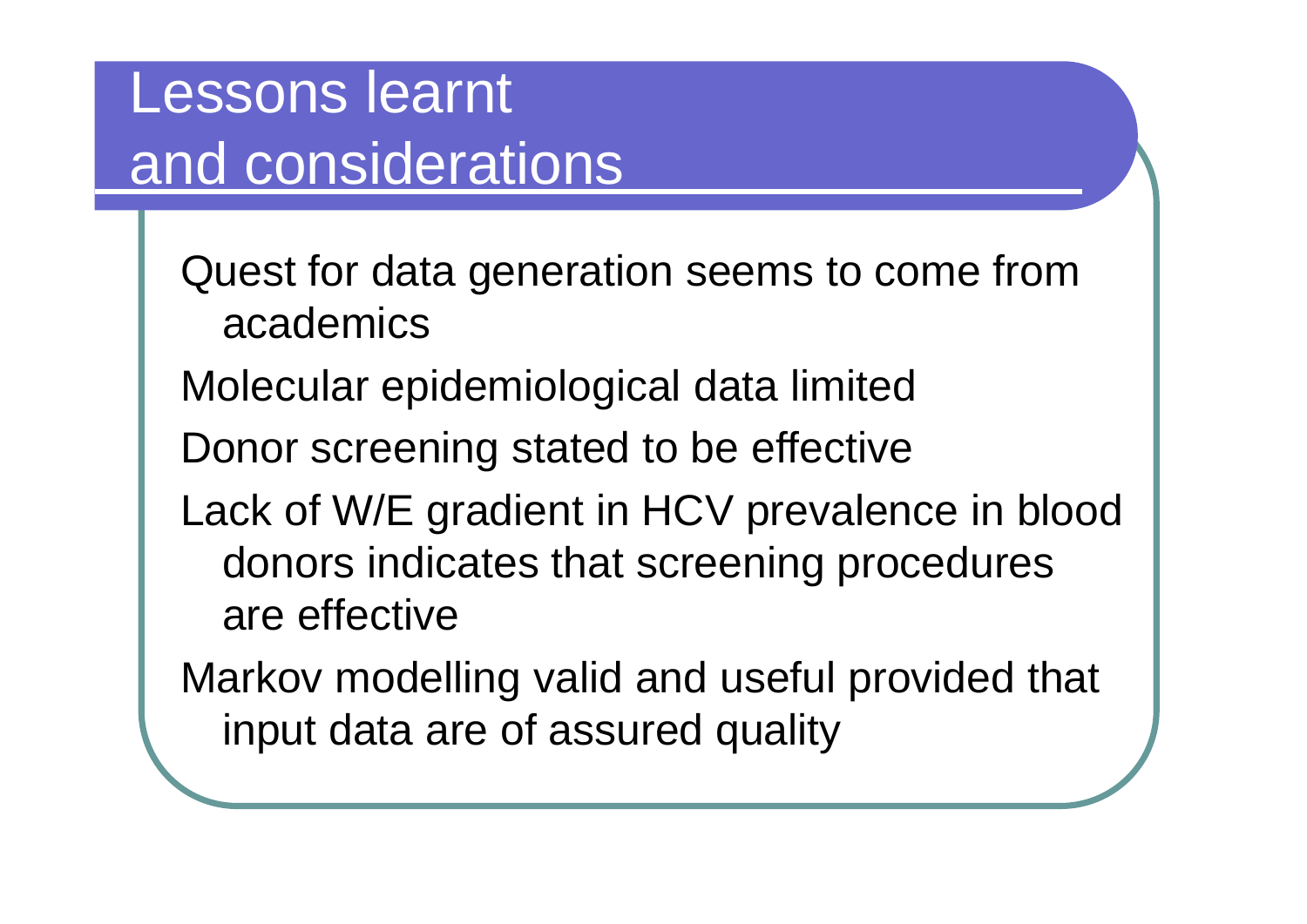#### Needs and proposed steps forward

- O Improve access to collected data and results of analyses, with feedback to field workers and the public
- z Data need to be representative, validated, and form the basis for public health action
- z Calculate disease burdens from data already collected and use in modelling exercises
- $\bullet$ Monitor disease trends over time
- z Identify risk factors, including proportional contribution (attributable fraction)
- $\bullet$  Include chronic viral hepatitis as a separate entity for surveillance
- $\bullet$  Evaluate the surveillance system and adjust as necessary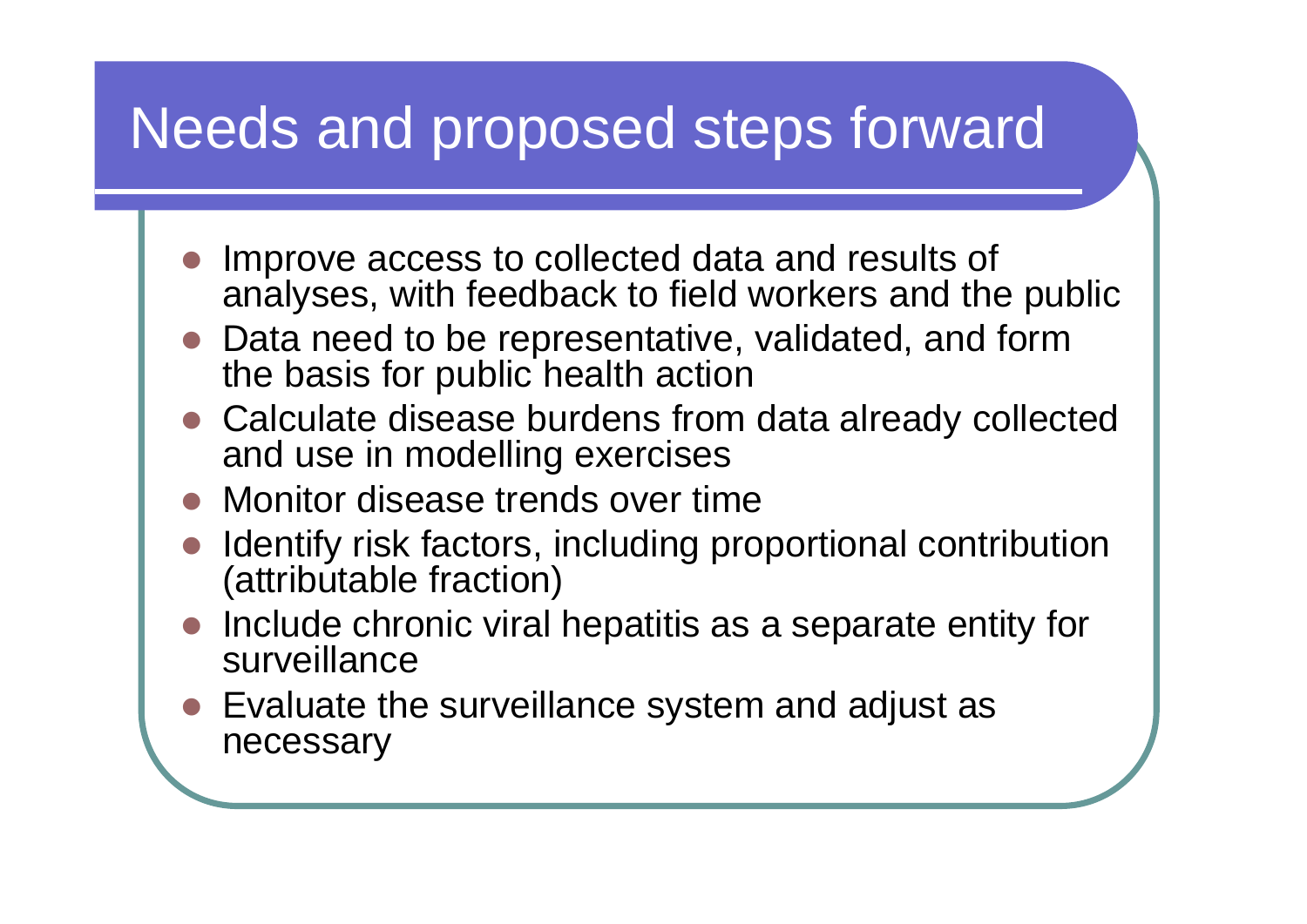#### Needs and proposed steps forward

- Capacity building (surveillance, care, treatment, occupational health, and other areas)
- Strengthening of evidence-based decision-making and processes for allocation of resources using data
- $\bullet$  Evaluation of the effectiveness of public health interventions (vaccination, screening, injection safety, infection control, promotion of safer sex, counselling and treatment) and revision of programmes accordingly
- Hepatitis A: consideration may be given to long-term goal of vaccinating all young children at or after age of one year
- $\bullet$ Greater insight into IDU – more studies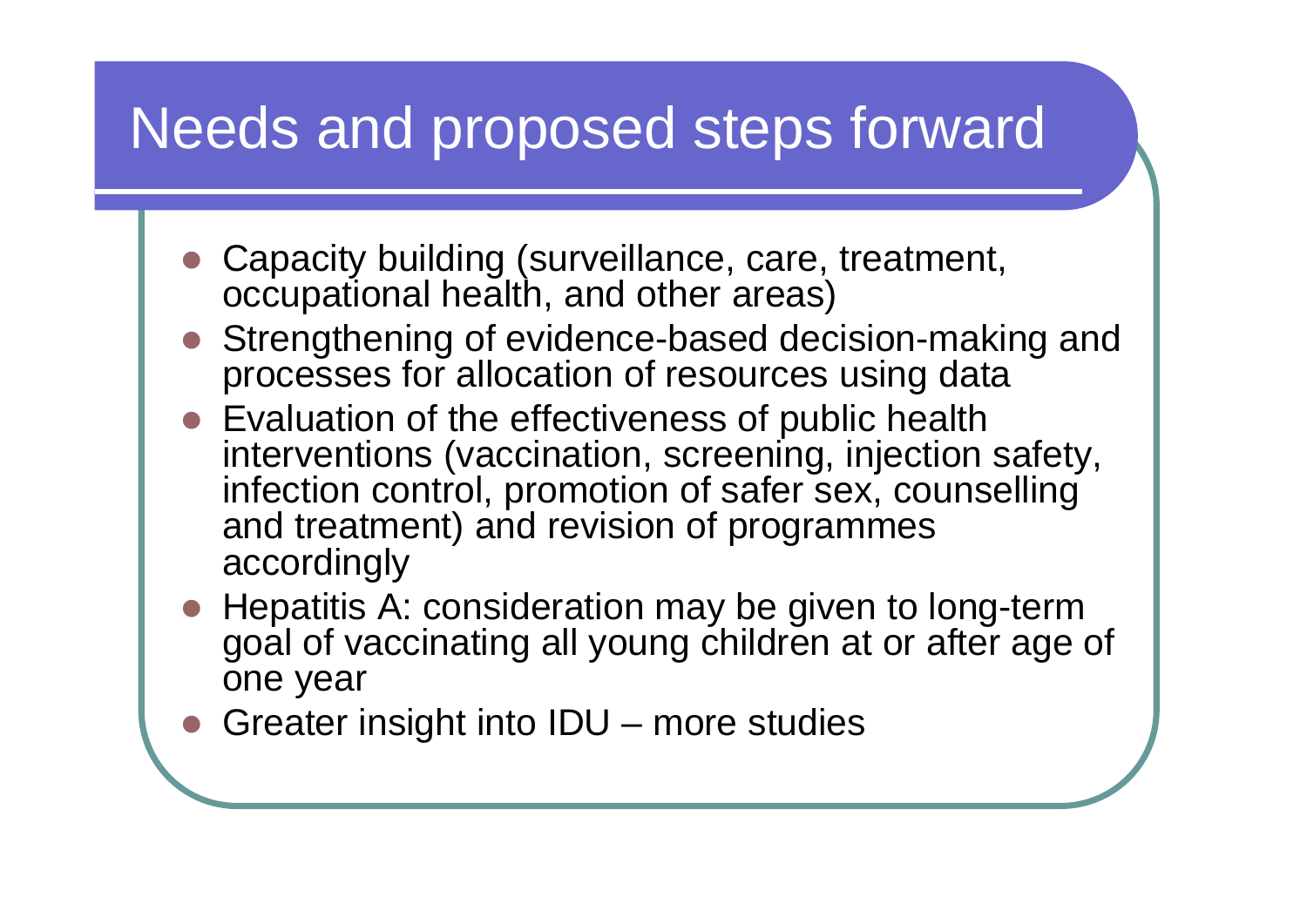#### Needs and proposed steps forward

- Hepatitis B: consider expanding screening of adults in order to identify people in need of treatment
- Hepatitis B and C:
	- $\bullet$  comparative data for different groups of health-care workers needed
- Blood banks: evaluate introducing NAT screening (automation could yield savings) which could reduce transmission of HBV further
- Need to increase number of regular repeat volunteer blood donors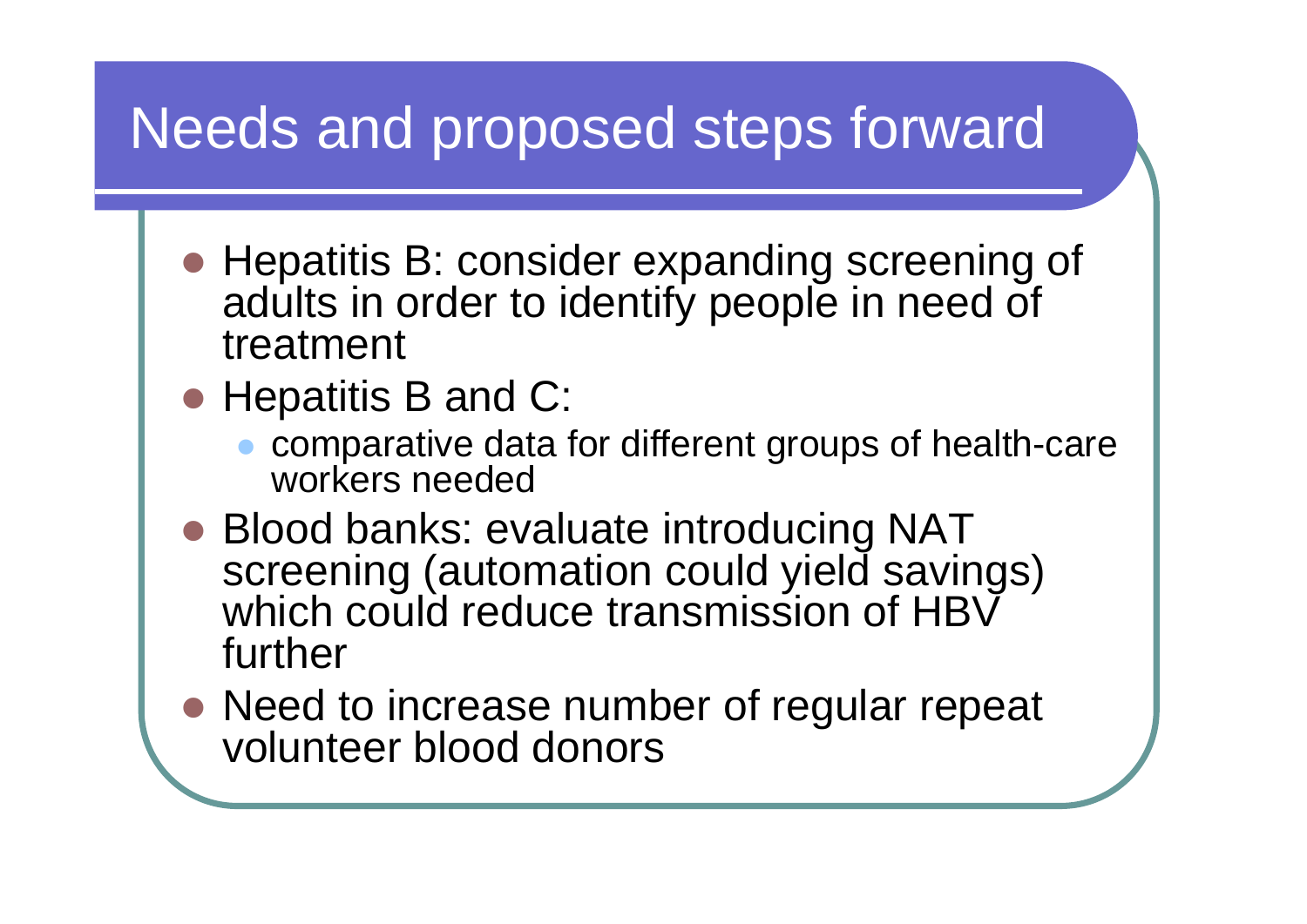## Recommendations

- z Strengthen epidemiology (e.g. determine attributable fractions, aggregated data) and use surveillance data as basis for a national plan of action
- O Better communication and networking between leading academic and public health institutions
- O Improve planning and control of risks in health-care settings, given that risks are recognized
- O Build up the public health aspects with a focus on control, including NGO-government liaison as in the area of work against trafficking
- $\bullet$ Consider policy options for use of hepatitis A vaccine